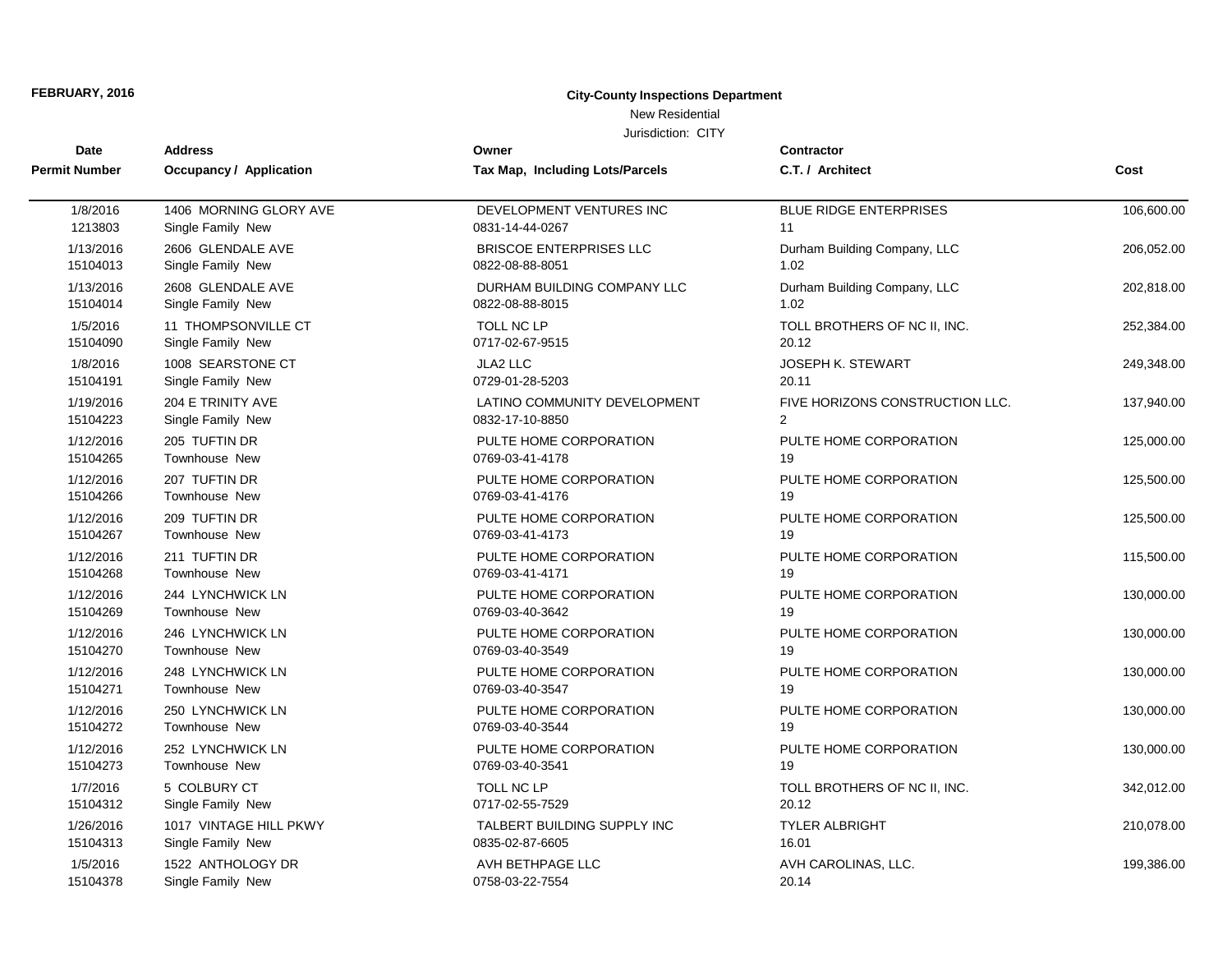## New Residential

| Date                  | <b>Address</b>                                   | Owner                                     | <b>Contractor</b>                      |            |
|-----------------------|--------------------------------------------------|-------------------------------------------|----------------------------------------|------------|
| Permit Number         | <b>Occupancy / Application</b>                   | Tax Map, Including Lots/Parcels           | C.T. / Architect                       | Cost       |
| 1/13/2016             | 2306 DEZERN PL                                   | J HOFFMAN STUDIO LLC                      | KNUT DEDRICK KALLESTEN                 | 140,910.00 |
| 15104384              | Single Family New                                | 0822-13-13-7078                           | 4.02                                   |            |
| 1/7/2016              | 120 HILLSIDE AVE                                 | <b>CITY OF DURHAM</b>                     | Roby, Inc., Andrew                     | 112,992.00 |
| 15104388              | Single Family New                                | 0821-16-84-1287                           | 12.01                                  |            |
| 1/27/2016             | 2431 WINBURN AVE                                 | SUN FOREST SYSTEMS INC                    | CRABTREE, GAIL                         | 160,000.00 |
| 15104414              | Single Family New                                | 0842-03-33-2548                           | 18.01                                  |            |
| 1/15/2016             | 1116 FAIRVIEW ST                                 | <b>REID DAVID</b>                         | Pugh Enterprises, LLC, C B             | 122,694.00 |
| 15104463              | Single Family New                                | 0821-10-45-1176                           | 5                                      |            |
| 1/18/2016             | 613 HIDDENBROOK DR                               | LENNAR CAROLINAS LLC                      | Lennar Carolinas, LLC                  | 208,100.00 |
| 15104518              | Single Family New                                | 166205-PP151169                           | 18.05                                  |            |
| 1/18/2016             | 617 HIDDENBROOK DR                               | LENNAR CAROLINAS LLC                      | Lennar Carolinas, LLC                  | 168,000.00 |
| 15104520              | Single Family New                                | 166205-PP151171                           | 18.05                                  |            |
| 1/18/2016             | 621 HIDDENBROOK DR                               | LENNAR CAROLINAS LLC                      | Lennar Carolinas, LLC                  | 158,000.00 |
| 15104521              | Single Family New                                | 166205-PP151172                           | 18.05                                  |            |
| 1/26/2016             | 623 HIDDENBROOK DR                               | SHERRON WILLIAM J JR                      | Lennar Carolinas, LLC                  | 168,000.00 |
| 15104522              | Single Family New                                | 166205-PP151173                           | 18.05                                  |            |
| 1/7/2016              | 1019 LAREDO LN                                   | <b>QUBIC LLC</b>                          | Qubic, LLC                             | 115,500.00 |
| 15104526              | Single Family New                                | 0850-04-62-9227                           | $\overline{2}$                         |            |
| 1/7/2016              | 1124 GURLEY ST                                   | <b>GURLEY MEN VENTURES LLC</b>            | Qubic, LLC                             | 176,500.00 |
| 15104528              | Single Family New                                | 0831-05-29-0848                           | 9                                      |            |
| 1/14/2016             | 3904 CHIPPENHAM RD                               | <b>OBRIEN CAROL L</b>                     | MULBERRY RESTORATION                   | 40,000.00  |
| 15104546              | Single Family New                                | 0709-02-98-7888                           | 20.08                                  |            |
| 1/4/2016              | 1248 CAPSTONE DR                                 | COMMUNITY DEVELOPMENT CAPITAL             | Meritage Homes of North Carolina, Inc. | 239,580.00 |
| 15104581              | Single Family New                                | 0717-04-81-1322                           | 20.12                                  |            |
| 1/4/2016              | 1014 CADENCE LN                                  | ALFC-PAGE ROAD LLC                        | AVH CAROLINAS, LLC.                    | 249,612.00 |
| 15104590              | Single Family New                                | 0758-03-22-2940                           | 20.14                                  |            |
| 1/7/2016              | 1114 SOUTH ST                                    | <b>GARMAN HOMES LLC</b>                   | Durham Building Company, LLC           | 103,026.00 |
| 15104600              | Single Family New                                | 0821-16-72-5685                           | 12.01                                  |            |
| 1/11/2016             | 611 HIDDENBROOK DR                               | LENNAR CAROLINAS LLC                      | Lennar Carolinas, LLC                  | 227,832.00 |
| 15104605              | Single Family New                                | 0860-01-07-3747                           | 18.05                                  |            |
| 1/15/2016<br>15104610 | 704 BRIER CROSSINGS LOOP<br><b>Townhouse New</b> | PULTE HOME CORPORATION<br>0769-03-40-2399 | PULTE HOME CORPORATION                 | 130,000.00 |
| 1/15/2016             | 706 BRIER CROSSINGS LOOP                         | PULTE HOME CORPORATION                    | PULTE HOME CORPORATION                 | 130,000.00 |
| 15104611              | <b>Townhouse New</b>                             | 0769-03-40-3319                           | 19                                     |            |
| 1/15/2016             | 708 BRIER CROSSINGS LOOP                         | PULTE HOME CORPORATION                    | PULTE HOME CORPORATION                 | 130,000.00 |
| 15104612              | <b>Townhouse New</b>                             | 0769-03-40-3349                           | 19                                     |            |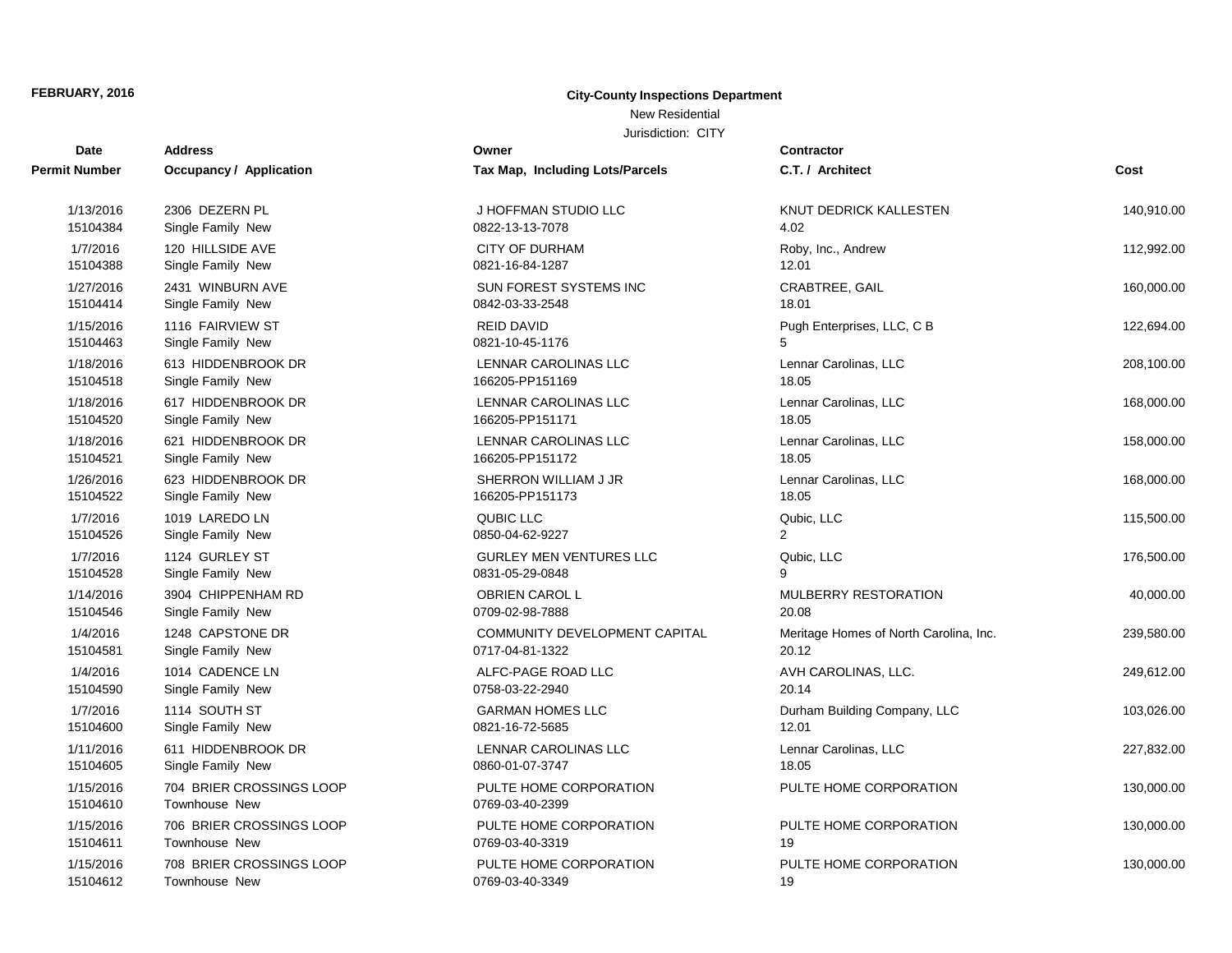## New Residential

| <b>Date</b>           | <b>Address</b>                               | Owner                                         | <b>Contractor</b>                     |            |
|-----------------------|----------------------------------------------|-----------------------------------------------|---------------------------------------|------------|
| Permit Number         | <b>Occupancy / Application</b>               | Tax Map, Including Lots/Parcels               | C.T. / Architect                      | Cost       |
| 1/15/2016             | 710 BRIER CROSSINGS LOOP                     | PULTE HOME CORPORATION                        | PULTE HOME CORPORATION                | 130.000.00 |
| 15104613              | <b>Townhouse New</b>                         | 0769-03-40-3379                               | 19                                    |            |
| 1/15/2016             | 712 BRIER CROSSINGS LOOP                     | PULTE HOME CORPORATION                        | PULTE HOME CORPORATION                | 130,000.00 |
| 15104614              | <b>Townhouse New</b>                         | 0769-03-40-4309                               | 19                                    |            |
| 1/7/2016              | 310 KINNAKEET DR                             | ELD CARDINAL OAKS LLC                         | Level Carolina Homes, LLC             | 121,500.00 |
| 15104616              | Single Family New                            | 0852-01-45-3593                               | 18.04                                 |            |
| 1/7/2016              | 212 CHESTNUT OAK PL                          | ELD CARDINAL OAKS LLC                         | Level Carolina Homes, LLC             | 111,500.00 |
| 15104617              | Single Family New                            | 0852-03-44-9739                               | 18.04                                 |            |
| 1/7/2016              | 3204 PROSPECT PKWY                           | MREC LEVEL BRIGHTLEAF SPRING                  | Level Carolina Homes, LLC             | 141,500.00 |
| 15104619              | Single Family New                            | 0850-04-62-5209                               | 18.05                                 |            |
| 1/7/2016              | 3317 PROSPECT PKWY                           | MREC LEVEL BRIGHTLEAF SPRING                  | Level Carolina Homes, LLC             | 121,500.00 |
| 15104620              | Single Family New                            | 0850-04-62-9701                               | 18.05                                 |            |
| 1/7/2016              | 1020 LAREDO LN                               | MREC LEVEL BRIGHTLEAF SPRING                  | Level Carolina Homes, LLC             | 121,500.00 |
| 15104621              | Single Family New                            | 0850-04-62-9121                               | 18.05                                 |            |
| 1/28/2016             | 1511 SASSAFRAS HILL ST                       | SUN RIVER BUILDERS SIGNATURE                  | SUN RIVER BLDR. SIGNATURE HOMES, INC. | 139,392.00 |
| 15104625              | Single Family New                            | 0835-02-66-9525                               | 16.01                                 |            |
| 1/14/2016<br>15104634 | 1906 PATTERSONS MILL RD<br>Single Family New | <b>MREC BRIGHTLEAF LLC</b><br>0840-04-91-7227 | CALATLANTIC GROUP, INC.               | 322,872.00 |
| 1/7/2016              | 1302 BLOOMSBURY MANOR DR                     | PULTE HOME CORPORATION                        | PULTE HOME CORPORATION                | 225,000.00 |
| 15104635              | Single Family New                            | 0769-01-35-6308                               | 19                                    |            |
| 1/19/2016             | 3240 PICKETT RD                              | <b>BLECHER KEITH</b>                          | BUILDSENSE, INC.                      | 512,620.00 |
| 1513504               | Single Family New                            | 0801-04-70-6579                               | 20.17                                 |            |
| 1/5/2016              | 608 SWIFT CREEK XING                         | <b>TOLL NC LP</b>                             | TOLL BROTHERS OF NC II, INC.          | 372,173.00 |
| 1513687               | Single Family New                            | 0717-02-76-9021                               | 20.12                                 |            |
| 1/18/2016             | 5531 JESSIP ST                               | LENNAR CAROLINAS LLC                          | Lennar Carolinas, LLC                 | 162,360.00 |
| 16100001              | <b>Townhouse New</b>                         | 0747-02-98-4524                               | 20.14                                 |            |
| 1/18/2016             | 5533 JESSIP ST                               | LENNAR CAROLINAS LLC                          | Lennar Carolinas, LLC                 | 145,738.00 |
| 16100002              | <b>Townhouse New</b>                         | 0747-02-98-4554                               | 20.14                                 |            |
| 1/18/2016             | 5535 JESSIP ST                               | LENNAR CAROLINAS LLC                          | Lennar Carolinas, LLC                 | 144,738.00 |
| 16100003              | Townhouse New                                | 0747-02-98-4585                               | 20.14                                 |            |
| 1/18/2016             | 5537 JESSIP ST                               | LENNAR CAROLINAS LLC                          | Lennar Carolinas, LLC                 | 166,188.00 |
| 16100004              | <b>Townhouse New</b>                         | 0747-02-98-5515                               | 20.14                                 |            |
| 1/18/2016             | 5539 JESSIP ST                               | <b>LENNAR CAROLINAS LLC</b>                   | Lennar Carolinas, LLC                 | 162,360.00 |
| 16100005              | Townhouse New                                | 0747-02-98-5545                               | 20.14                                 |            |
| 1/12/2016             | 206 BELLA ROSE DR                            | <b>JEN NORTH CAROLINA 4 LLC</b>               | Weekley Homes, L.P.                   | 260,614.00 |
| 16100011              | Single Family New                            | 0707-01-27-3793                               | 20.12                                 |            |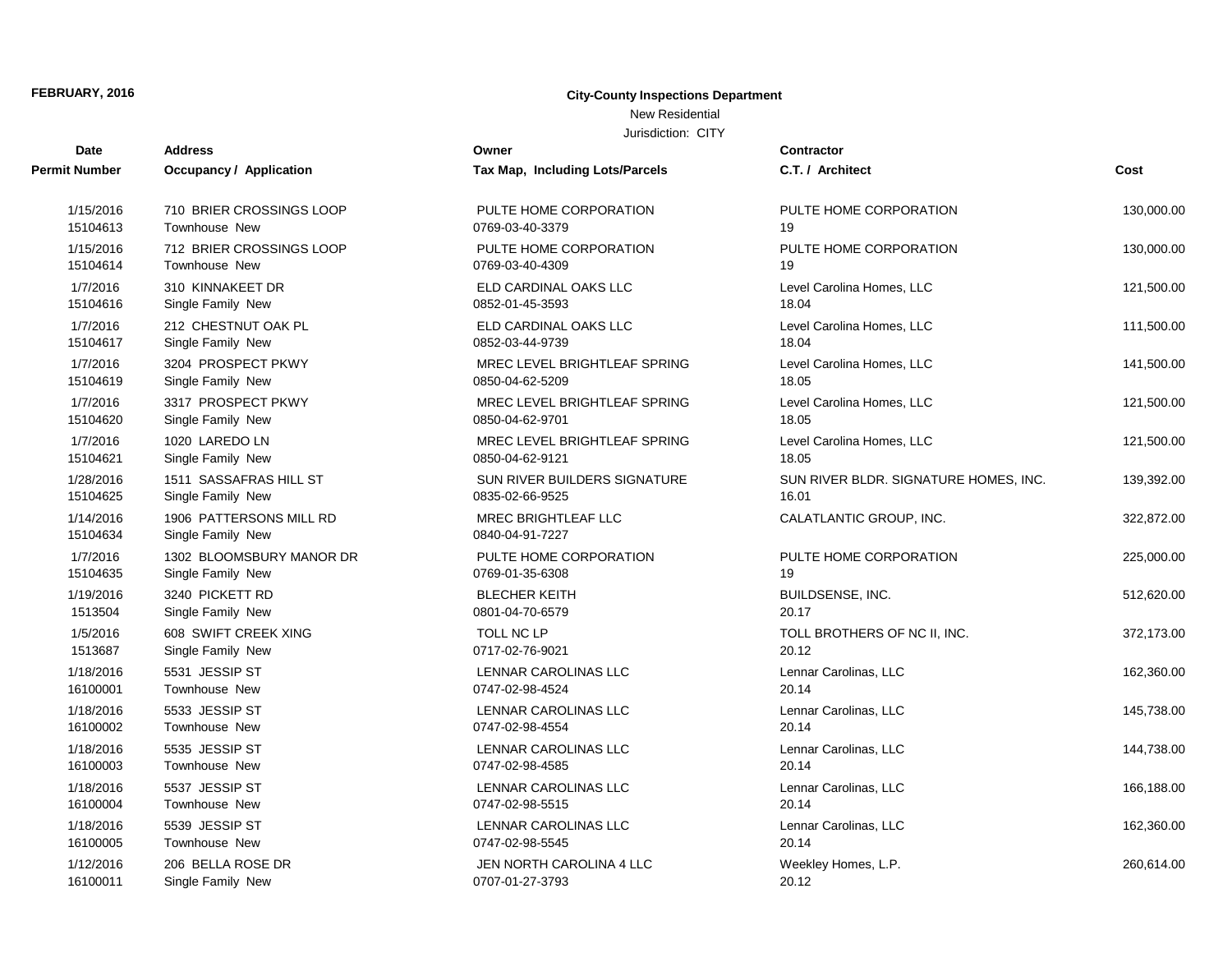## New Residential

| Date                  | <b>Address</b>                             | Owner                                           | Contractor                             |              |
|-----------------------|--------------------------------------------|-------------------------------------------------|----------------------------------------|--------------|
| <b>Permit Number</b>  | Occupancy / Application                    | <b>Tax Map, Including Lots/Parcels</b>          | C.T. / Architect                       | Cost         |
| 1/19/2016             | 319 SOUTH BEND DR                          | <b>TOLL NC LP</b>                               | TOLL BROTHERS OF NC II, INC.           | 268,224.00   |
| 16100014              | Single Family New                          | 0717-02-67-7468                                 | 20.12                                  |              |
| 1/26/2016             | 103 CHERRY GROVE ST                        | <b>HABITAT FOR HUMANITY OF DURHAM</b>           | HABITAT FOR HUMANITY OF DURHAM INC.    | 107,712.00   |
| 16100015              | Single Family New                          | 0831-15-53-6749                                 | 10.01                                  |              |
| 1/12/2016             | 205 EL PASO AVE                            | DREES COMPANY THE                               | THE DREES HOMES COMPANY                | 271,392.00   |
| 16100016              | Single Family New                          | 0850-03-22-9778                                 | 18.05                                  |              |
| 1/13/2016<br>16100020 | 1002 SAN ANTONIO BLVD<br>Single Family New | MREC LEVEL BRIGHTLEAF SPRING<br>0850-04-71-6996 | Level Carolina Homes, LLC              | 131,500.00   |
| 1/13/2016             | 803 N HYDE PARK AVE                        | HABITAT FOR HUMANITY OF DURHAM                  | HABITAT FOR HUMANITY OF DURHAM INC.    | 100,452.00   |
| 16100021              | Single Family New                          | 0831-10-46-8750                                 | 10.01                                  |              |
| 1/13/2016             | 1203 IVY ST                                | DURHAM COUNTY HABITAT FOR                       | HABITAT FOR HUMANITY OF DURHAM INC.    | 89,100.00    |
| 16100022              | Single Family New                          | 0831-07-58-7150                                 | 10.02                                  |              |
| 1/14/2016             | 107 FOXBOROUGH LN                          | RYLAND GROUP INC THE                            | CALATLANTIC GROUP, INC.                | 216,216.00   |
| 16100026              | Single Family New                          | 0850-04-74-6408                                 | 18.05                                  |              |
| 1/18/2016             | 516 POPLAR ST                              | RYLAND GROUP INC THE                            | CALATLANTIC GROUP, INC.                | 216,216.00   |
| 16100028              | Single Family New                          | 0850-02-76-7057                                 | 18.05                                  |              |
| 1/19/2016             | 105 MESQUITE DR                            | MREC LEVEL BRIGHTLEAF SPRING                    | Level Carolina Homes, LLC              | 131,500.00   |
| 16100030              | Single Family New                          | 0850-04-61-4542                                 | 18.05                                  |              |
| 1/14/2016<br>16100031 | 205 SOUTH BEND DR<br>Single Family New     | TOLL NC LP<br>0717-02-77-1224                   | TOLL BROTHERS OF NC II, INC.           | 145,651.00   |
| 1/19/2016             | 1304 LIBERTY ST                            | <b>SHALOM-LIBERTY PERRI</b>                     | PARAGON BUILDING GROUP, INC.           | 150,000.00   |
| 16100038              | Single Family New                          | 0831-11-66-1024                                 | 10.02                                  |              |
| 1/29/2016             | 1105 N HYDE PARK AVE                       | <b>TORRES MARIA</b>                             | PARAGON BUILDING GROUP, INC.           | 150,000.00   |
| 16100040              | Single Family New                          | 0831-06-47-9703                                 | 9                                      |              |
| 1/19/2016             | 217 CHESTNUT OAK PL                        | ELD CARDINAL OAKS LLC                           | Level Carolina Homes, LLC              | 111,500.00   |
| 16100044              | Single Family New                          | 0852-03-44-8910                                 | 18.04                                  |              |
| 1/18/2016             | 226 KAYLEEN CT                             | OAKS AT LYONS FARM LLC THE                      | THE DREES HOMES COMPANY                | 241,626.00   |
| 16100050              | Single Family New                          | 0727-03-23-1756                                 | 20.12                                  |              |
| 1/14/2016             | 102 BELLA ROSE DR                          | JEN NORTH CAROLINA 4 LLC                        | Weekley Homes, L.P.                    | 231,792.00   |
| 16100054              | Single Family New                          | 0707-01-27-7860                                 | 20.12                                  |              |
| 1/18/2016             | 328 KINNEY GLENN CT                        | STANDARD PACIFIC OF THE                         | STANDARD PACIFIC OF THE CAROLINAS, LLC | 224,400.00   |
| 16100060              | Single Family New                          | 0719-03-94-9661                                 | 20.11                                  |              |
| 1/29/2016             | 3104 TRAIL WOOD DR                         | LAKEFIELD FARM LLC                              | RICE BUILDERS, INC.                    | 1,163,149.00 |
| 16100061              | Single Family New                          | 0813-02-57-2993                                 | 17.07                                  |              |
| 1/19/2016             | 119 LOFTY HEIGHTS DR                       | COMMUNITY DEVELOPMENT CAPITAL                   | Meritage Homes of North Carolina, Inc. | 210,606.00   |
| 16100065              | Single Family New                          | 0717-04-81-1322                                 | 20.12                                  |              |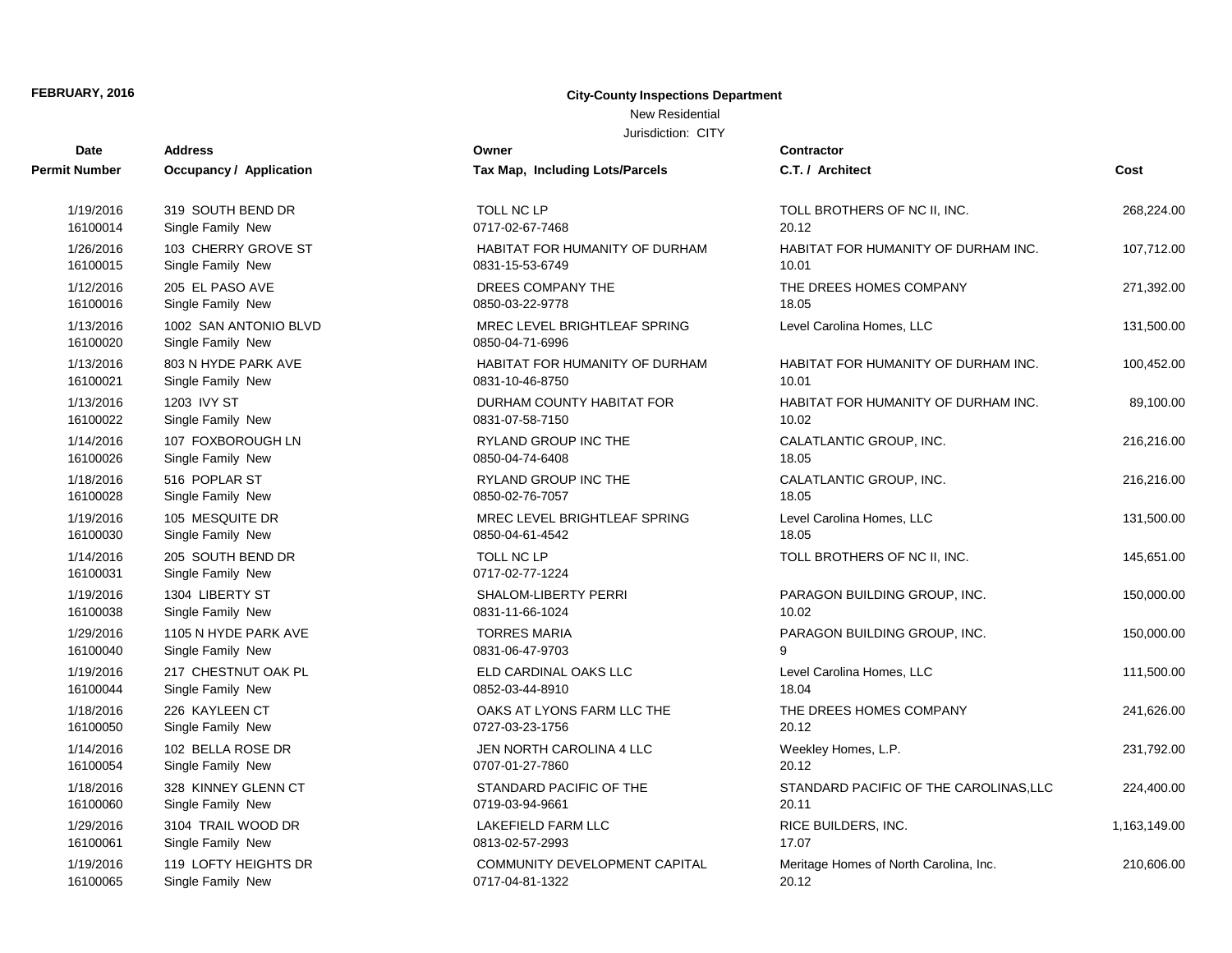## New Residential

| Date          | <b>Address</b>                 | Owner                           | Contractor                        |            |
|---------------|--------------------------------|---------------------------------|-----------------------------------|------------|
| Permit Number | <b>Occupancy / Application</b> | Tax Map, Including Lots/Parcels | C.T. / Architect                  | Cost       |
| 1/19/2016     | 102 PLANO DR                   | DREES COMPANY THE               | THE DREES HOMES COMPANY           | 223,674.00 |
| 16100067      | Single Family New              | 0850-03-22-6366                 | 18.05                             |            |
| 1/29/2016     | 1030 LAREDO LN                 | MREC LEVEL BRIGHTLEAF SPRING    | Level Carolina Homes, LLC         | 131,500.00 |
| 16100077      | Single Family New              | 0850-04-72-1121                 | 18.05                             |            |
| 1/29/2016     | 1028 LAREDO LN                 | MREC LEVEL BRIGHTLEAF SPRING    | Level Carolina Homes, LLC         | 119,500.00 |
| 16100078      | Single Family New              | 0850-04-72-0171                 | 18.05                             |            |
| 1/28/2016     | 3003 TRAIL WOOD DR             | <b>LAKEFIELD FARM LLC</b>       | HOMES BY DICKERSON, INC.          | 285,252.00 |
| 16100088      | Single Family New              | 0813-01-47-4461                 | 17.07                             |            |
| 1/28/2016     | 2 GRAY BLUFF PL                | BEISCHER SUSAN FOX EST          | HOMES BY DICKERSON, INC.          | 374,286.00 |
| 16100089      | Single Family New              | 0813-02-68-2746                 | 17.07                             |            |
| 1/28/2016     | 4 TULIP TREE CT                | <b>MORRISON STEVEN CRAIG</b>    | CIMARRON CAPITAL, INC.            | 178,728.00 |
| 16100093      | Single Family New              | 0846-01-25-9087                 | 21                                |            |
| 1/28/2016     | 1110 SOUTH ST                  | <b>GARMAN HOMES LLC</b>         | Durham Building Company, LLC      | 120,912.00 |
| 16100108      | Single Family New              | 0821-16-72-6704                 | 12.01                             |            |
| 1/28/2016     | 1112 SOUTH ST                  | <b>GARMAN HOMES LLC</b>         | Durham Building Company, LLC      | 110,616.00 |
| 16100109      | Single Family New              | 0821-16-72-5699                 | 12.01                             |            |
| 1/28/2016     | 802 BRIER CROSSINGS LOOP       | PULTE HOME CORPORATION          | PULTE HOME CORPORATION            | 160,000.00 |
| 16100112      | Townhouse New                  | 0769-03-40-4349                 | 19                                |            |
| 1/28/2016     | 804 BRIER CROSSINGS LOOP       | PULTE HOME CORPORATION          | PULTE HOME CORPORATION            | 160,000.00 |
| 16100113      | <b>Townhouse New</b>           | 0769-03-40-4379                 | 19                                |            |
| 1/28/2016     | 806 BRIER CROSSINGS LOOP       | PULTE HOME CORPORATION          | PULTE HOME CORPORATION            | 160,000.00 |
| 16100114      | <b>Townhouse New</b>           | 0769-03-40-5309                 | 19                                |            |
| 1/29/2016     | 119 W PIEDMONT AVE             | SELF-HELP VENTURES FUND         | WALLACE, B. DESIGN & CONSTRUCTION | 105,000.00 |
| 16100115      | Single Family New              | 0821-16-73-8187                 | 12.01                             |            |
| 1/28/2016     | 125 HENRY MILL PL              | PULTE HOME CORPORATION          | PULTE HOME CORPORATION            | 178,992.00 |
| 16100129      | Single Family New              | 0769-03-24-9259                 | 19                                |            |
| 1/28/2016     | 2610 BLOOMSBURY MANOR DR       | PULTE HOME CORPORATION          | PULTE HOME CORPORATION            | 180,000.00 |
| 16100130      | Single Family New              | 0769-03-14-9076                 | 19                                |            |
| 1/28/2016     | 2602 BLOOMSBURY MANOR DR       | PULTE HOME CORPORATION          | PULTE HOME CORPORATION            | 150,000.00 |
| 16100131      | Single Family New              | 0769-03-24-0177                 | 19                                |            |
| 1/28/2016     | 1310 BLOOMSBURY MANOR DR       | PULTE HOME CORPORATION          | PULTE HOME CORPORATION            | 190,000.00 |
| 16100133      | Single Family New              | 0769-01-35-8422                 | 19                                |            |
| 1/28/2016     | 116 VIRGINIA CREST WAY         | PULTE HOME CORPORATION          | PULTE HOME CORPORATION            | 155,000.00 |
| 16100134      | Single Family New              | 0769-03-24-9560                 | 19                                |            |
| 1/28/2016     | 109 CASWELL RIDGE LN           | PULTE HOME CORPORATION          | PULTE HOME CORPORATION            | 203,478.00 |
| 16100135      | Single Family New              | 0769-03-24-6207                 | 19                                |            |